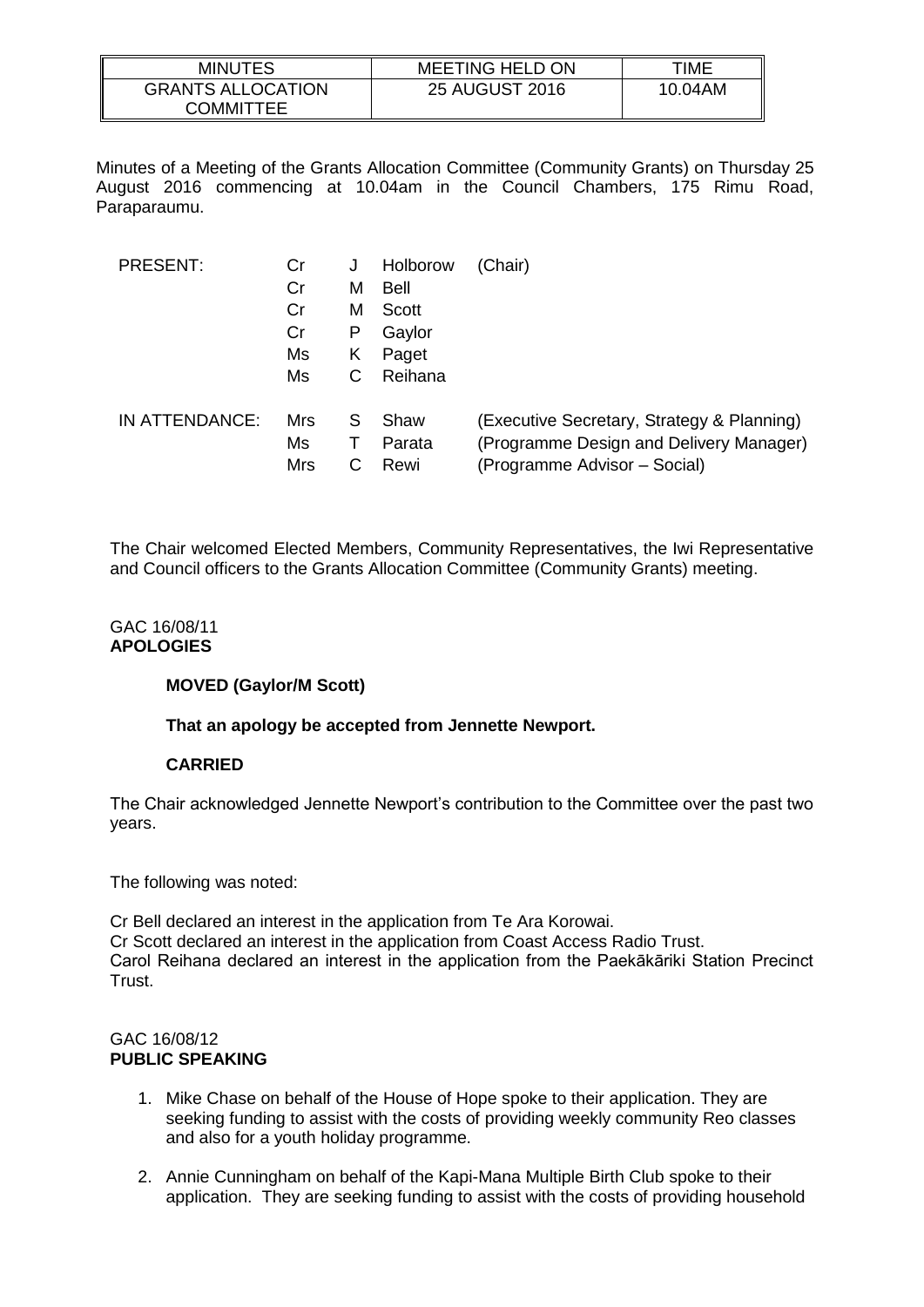| <b>MINUTES</b>           | <b>MEETING HELD ON</b> | TIME    |
|--------------------------|------------------------|---------|
| <b>GRANTS ALLOCATION</b> | <b>25 AUGUST 2016</b>  | 10.04AM |
| COMMITTEE                |                        |         |

hampers to give to families and also for three committee members to attend a first aid training.

- 3. Amy Helm on behalf of Adult Literacy Aotearoa spoke to their application. They are seeking funding to assist with the costs of promotional template materials and also to train their tutors in accessing and using digital resources.
- 4. Dermot Wheelan on behalf of Age Concern Kapiti Coast Inc. spoke to their application. They are seeking funding to provide a monthly, quarterly newsletter/magazine to members, visitors, clients and other networks.
- 5. Don Day on behalf of Kāpiti Living without Violence spoke to their application. They are seeking funding to assist with the costs of developing skills and training, administrative support including material to publicise their brand and enhancing their existing programme.
- 6. Rae Lutman on behalf of the Kapiti Women's Centre spoke to their application. They are seeking funding to assist with the costs of training volunteers with the programme 'Working with women – communication, confidence and care.'
- 7. Yolande Brophy on behalf of Mookalucky Productions spoke to their application. They are seeking funding to assist with the costs of three performances of the one man play 'Shot Bro – Confessions of a depressed bullet'.
- 8. Karen Ferry on behalf of Victim Support spoke to their application. They are seeking funding to assist with the costs of recruiting, training and supporting the Kāpiti based volunteers.
- 9. Jean Chamberlain on behalf of the Ōtaki Senior Citizens Association spoke to their application. They are seeking funding to assist with the costs of administration, advertising, rates, lawns and cleaning.
- 10. Jane King on behalf of the Kapiti Toy Library Inc. spoke to their application. They are seeking funding to assist with the costs of purchasing three new playhouses and new costumes.

*The meeting adjourned at 11.06am and reconvened at 11.26am.*

- 11. Peter Carrington on behalf of the Crossroads Christian Community Trust spoke to their application. They are seeking funding to assist with the administration costs and also to purchase a new photocopier.
- 12. Ian McMillan and Errol Maffey on behalf of the Ōtaki Community Patrol spoke to their application. They are seeking funding to assist with the costs of purchasing a Samsung tablet, this will help patrollers to write up events and observations and then they will be emailed to the Police.
- 13. Linda Webb on behalf of Paraparaumu Playcentre spoke to their application. They are seeking funding to assist with the costs of setting up a new carpentry area.
- 14. Bill Pitt on behalf of Wellington Multiple Sclerosis Society spoke to their application. They are seeking funding to assist with the costs of running monthly support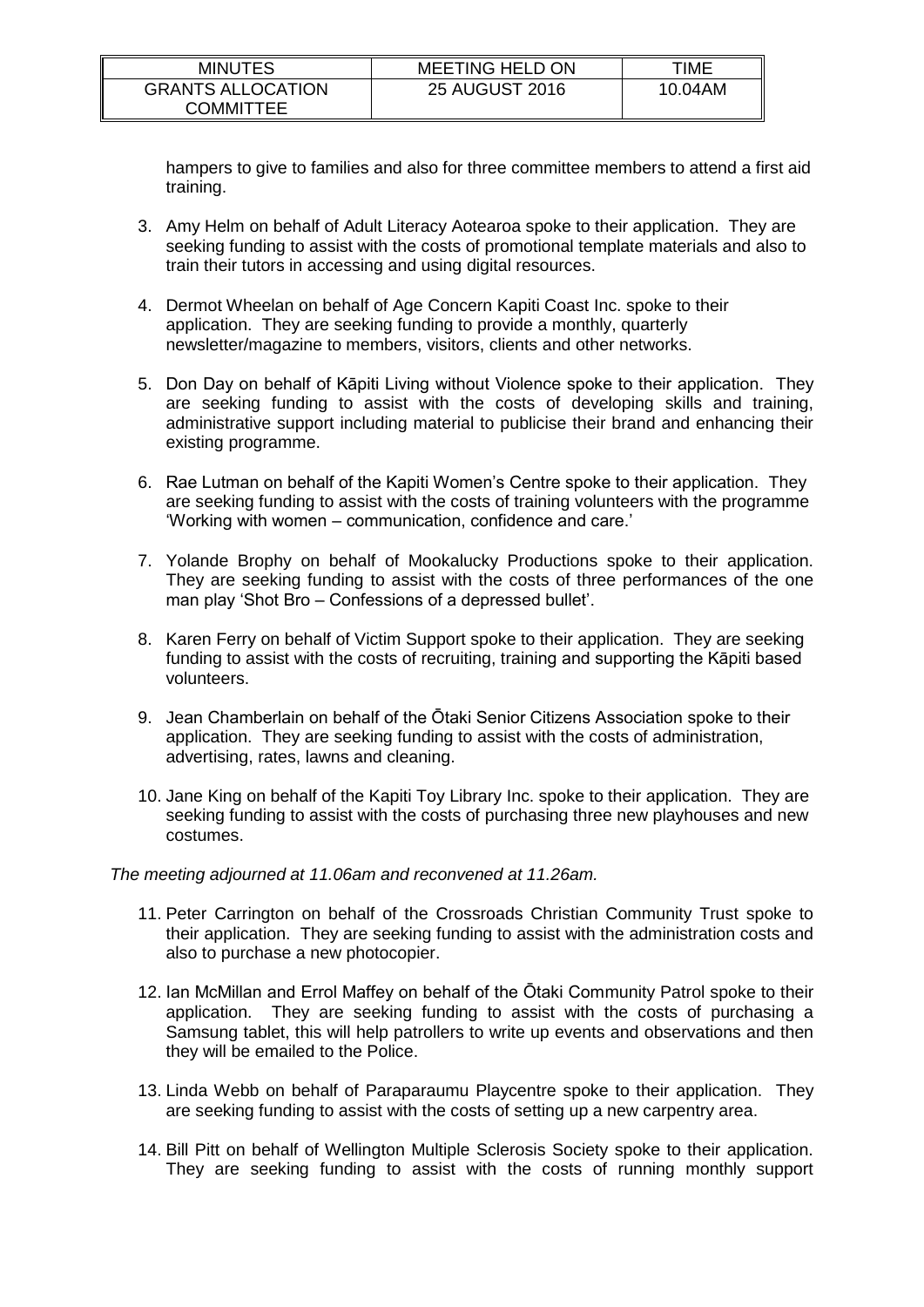| <b>MINUTES</b>                        | <b>MEETING HELD ON</b> | TIME    |
|---------------------------------------|------------------------|---------|
| <b>GRANTS ALLOCATION</b><br>COMMITTEE | <b>25 AUGUST 2016</b>  | 10.04AM |

meetings and for transport costs for the field worker to visit the Kāpiti Coast Community.

- 15. Terry Poko on behalf of Youth Quest Trust spoke to their application. They are seeking funding to deliver a six week programme four times a year for at risk youth.
- 16. Alison Vautier on behalf of the Waikanae Cameo Society spoke to their application. They are seeking funding to assist with the costs of annual rental.
- 17. Kae Allen on behalf of the Te Newhanga Kāpiti Community Centre spoke to their application. They are seeking funding to assist with the cost of running a Grassroots Sustainability Festival in April/May 2017.
- 18. Christine Lenk on behalf of Programmes for Kapiti Cancer Patients spoke to their application. They are seeking funding to assist with the costs of running a six week programme for cancer patients and their support people and monthly on-going classes for 2016/2017.
- 19. Dave Johnson on behalf of the Paekākāriki Station Precinct Trust spoke to their application. They are seeking funding to assist with the costs of producing a brochure showing the activities around the Paekākāriki Railway Precinct area, along with some signage to direct people.
- 20. Gordon Cameron on behalf of the Kapiti Coast Workers Educational Assn. Inc spoke to their application. They are seeking funding to assist with the operating costs and also the costs for the website upgrade project.
- 21. Denis Wood on behalf of The Shed Project Kapiti spoke to their application. They are seeking funding to assist with the costs of providing a music therapy class each Tuesday.

Autism New Zealand and The Parenting Place submitted a one page letter supporting their applications and these were noted by the Chair.

# GAC 16/08/13 **MEMBERS BUSINESS**

- a) Public Speaking Time Responses there were none.
- b) Leave of Absence there was none.
- c) Matters of an Urgent Nature there was none.
- d) Declarations of Interest to items on the agenda this is noted above.

*The meeting adjourned at 12.42pm and reconvened at 1.07pm.*

22. Jess Anderson on behalf of Foster Hope Charitable Trust spoke to their application. They are seeking funding to help provide backpacks of essential items to children entering the foster care system in the Wellington Region.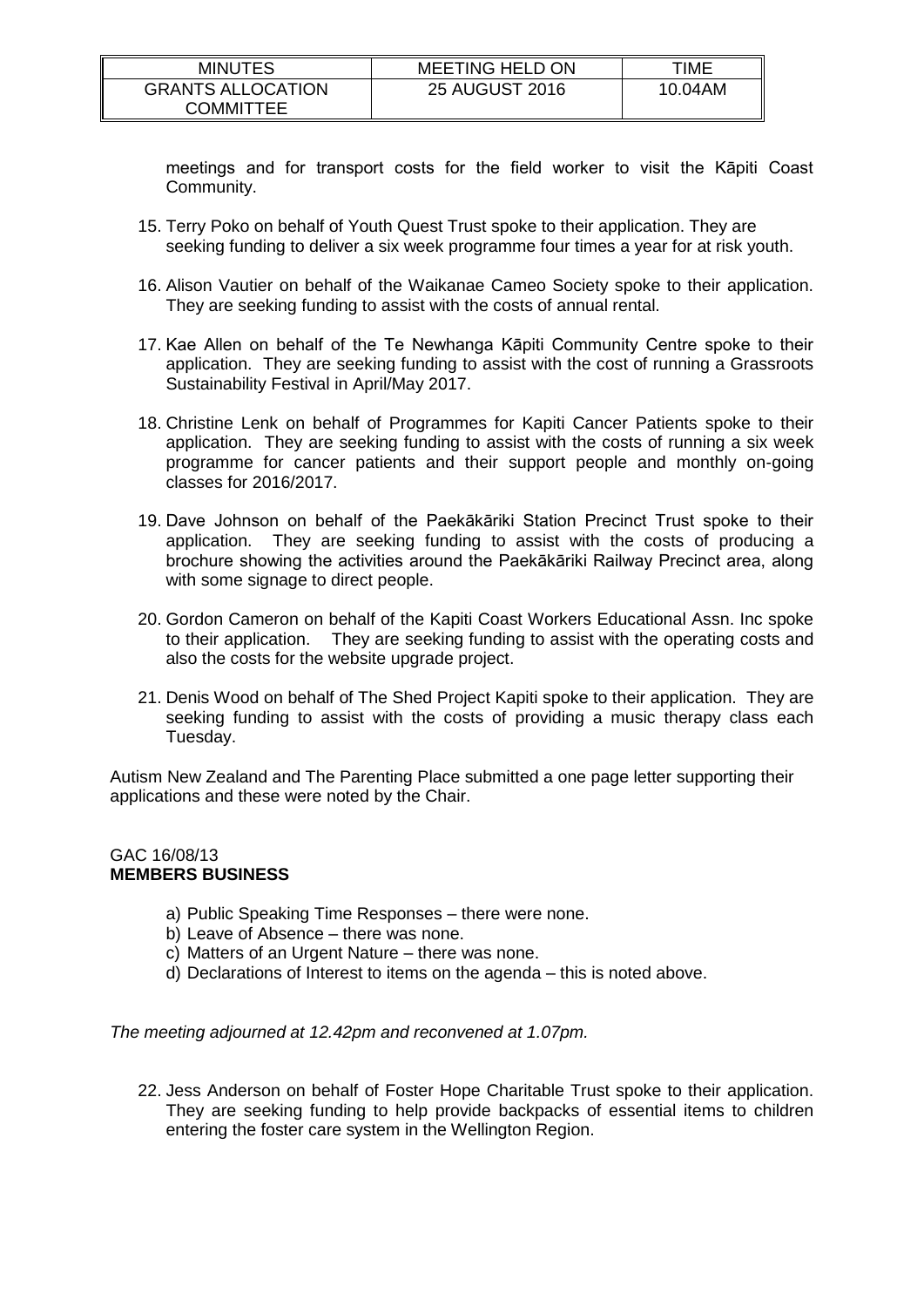| <b>MINUTES</b>                        | <b>MEETING HELD ON</b> | TIME    |
|---------------------------------------|------------------------|---------|
| <b>GRANTS ALLOCATION</b><br>COMMITTEE | <b>25 AUGUST 2016</b>  | 10.04AM |

- 23. Vanessa Shaw on behalf of Parkinson Kapiti/Horowhenua spoke to their application. They are seeking funding towards the costs of production and distribution of the bimonthly newsletter.
- 24. Justin Corbett on behalf of the Paekākāriki School PTA spoke to their application. They are seeking funding to assist with the costs of developing Kapa Haka and Wānanga programmes throughout the school.

# GAC 16/08/14 **COMMUNITY GRANTS SCHEME REPORT (SP-15-1737)**

Claire Rewi (Programme Advisor - Social) spoke to this report. Ms Rewi briefly summarised the report.

# **MOVED (Holborow/Paget)**

**That the Grants Allocation Committee will accept and consider the late application from the Kapiti Toy Library.**

#### **CARRIED**

#### **MOVED (Holborow/Gaylor)**

**That the Grants Allocation Committee will accept and consider the late application from the Te Ara Korowai.**

#### **CARRIED**

It was noted that Cr Bell abstained from voting due to his conflict of interest.

#### **MOVED (Bell/Paget)**

**That the Grants Allocation Committee temporarily suspended Standing orders, pursuant to Order 3.2.1, to enable the Committee members to discuss the applications informally before making final decisions.**

#### **CARRIED**

The Committee discussed and reviewed the applications. The following comments were made about some of the applications:

Autism New Zealand (4) The Committee agreed to \$1,500

Cross Roads Christian Community Trust (9) The Committee agreed to \$800 towards administration costs.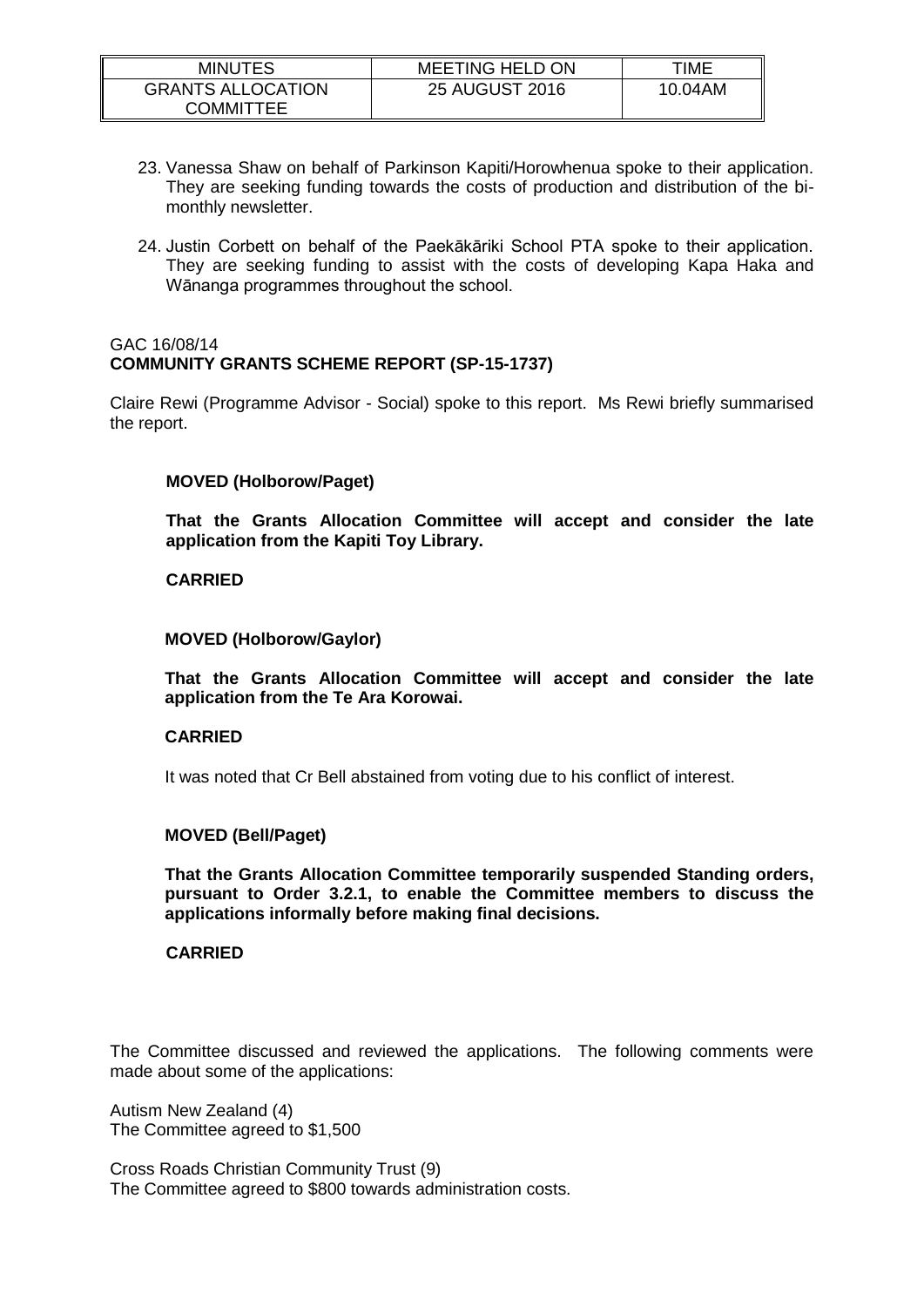| <b>MINUTES</b>           | <b>MEETING HELD ON</b> | TIME    |
|--------------------------|------------------------|---------|
| <b>GRANTS ALLOCATION</b> | <b>25 AUGUST 2016</b>  | 10.04AM |
| COMMITTEE                |                        |         |

Ōtaki Community Patrol (24) The Committee agreed to \$1,000 towards the tablet.

Waikanae Cameo Society (36) The Committee agreed to \$500.

Otaki Senior Citizens (25) The Committee agreed to \$500.

Te Ara Korowai (40) The Committee agreed to \$1,000.

Coast Access Radio The Committee agreed to \$1,000.

Kapiti Toy Library (17) The Committee agreed to \$800.

No 49 (District of Kāpiti) Squadron, Air Training Corps (22) The Committee agreed to \$1,280.

Paekākāriki Station Trust (7) The Committee agreed to \$500.

The Parenting Place (33) The Committee agreed to \$1000.

The Shed Project (34) The Committee agreed to \$1000.

# **MOVED (M Scott/Gaylor)**

**That the Grants Allocation Committee reinstates Standing orders, pursuant to Order 3.2.1.**

**CARRIED**

#### **MOVED (Gaylor/Reihana)**

**That the Grants Allocation Committee approves funding as allocated in the following table:**

| <b>Name/Organisation</b>     | <b>Amount Granted</b> |
|------------------------------|-----------------------|
| <b>Adult Literacy Kāpiti</b> | \$2,000.00            |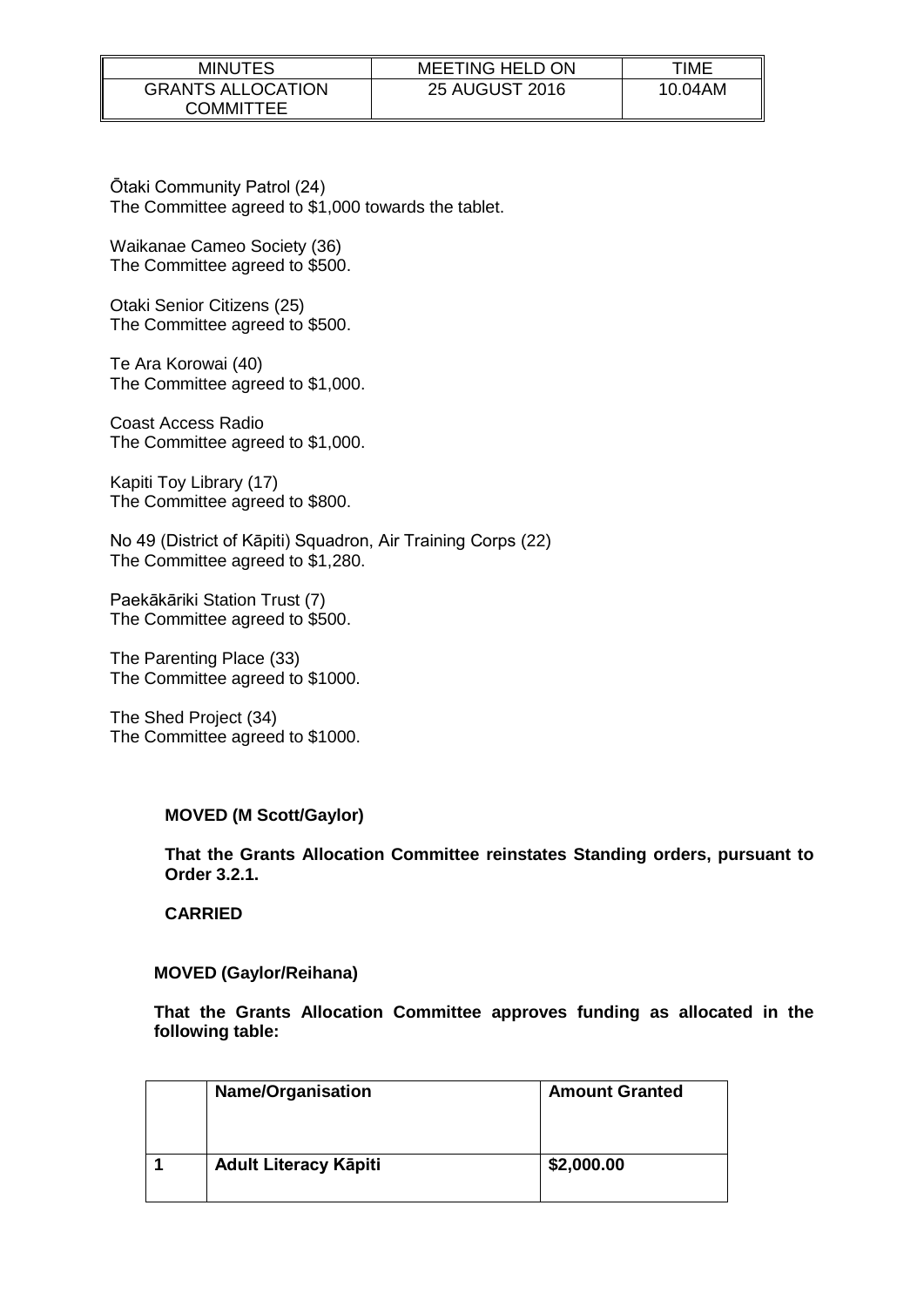| <b>MINUTES</b>                        | <b>MEETING HELD ON</b> | TIME    |
|---------------------------------------|------------------------|---------|
| <b>GRANTS ALLOCATION</b><br>COMMITTEE | <b>25 AUGUST 2016</b>  | 10.04AM |

| $\overline{2}$ | <b>Age Concern</b>                                                                                 | \$1,500.00 |
|----------------|----------------------------------------------------------------------------------------------------|------------|
| 3              | <b>Arthritis New Zealand</b>                                                                       | \$500.00   |
| 4              | <b>Autism New Zealand</b>                                                                          | \$1,500.00 |
| 8              | <b>Combined Lions Club of Käpiti</b>                                                               | \$1,000.00 |
| 9              | Cross Roads Christian<br><b>Community</b><br><b>Trust</b>                                          | \$800.00   |
| 11             | <b>Foster Hope Charitable Trust</b>                                                                | \$2,000.00 |
| 12             | <b>House of Hope</b>                                                                               | \$2,000.00 |
| 14             | <b>KapiMana Multiples</b>                                                                          | \$1,690.00 |
| 15             | Kāpiti Living Without Violence                                                                     | \$2,000.00 |
| 16             | Kāpiti WEA Inc.                                                                                    | \$2,000.00 |
| 17             | <b>Käpiti Toy Library</b>                                                                          | \$800.00   |
| 18             | Kāpiti Women's Centre                                                                              | \$2,000.00 |
| 21             | <b>Victim</b><br><b>Zealand</b><br><b>Council</b><br><b>New</b><br>of<br><b>Support Groups Inc</b> | \$2,000.00 |
| 22             | No 49 (District of Kāpiti) Squadron, Air<br><b>Training Corps</b>                                  | \$1,280.00 |
| 24             | <b>Otaki Community Patrol</b>                                                                      | \$1,000.00 |
| 25             | <b>Otaki Senior Citizens Association Inc.</b>                                                      | \$500.00   |
| 26             | <b>Otaki Women's Health Group</b>                                                                  | \$1,000.00 |
| 30             | <b>Parkinsonism</b><br><b>Society</b><br>Kāpiti/Horowhenua Inc                                     | \$2,000.00 |
| 31             | Programmes for Kāpiti Cancer patients                                                              | \$1,975.00 |
| 32             | Newhanga<br><b>Käpiti</b><br><b>Community</b><br>Te<br><b>Centre</b>                               | \$1,455.00 |
| 33             | The Parenting Place - Attitude Youth<br><b>Division</b>                                            | \$1,000.00 |
| 34             | <b>The Shed Project</b>                                                                            | \$1,000.00 |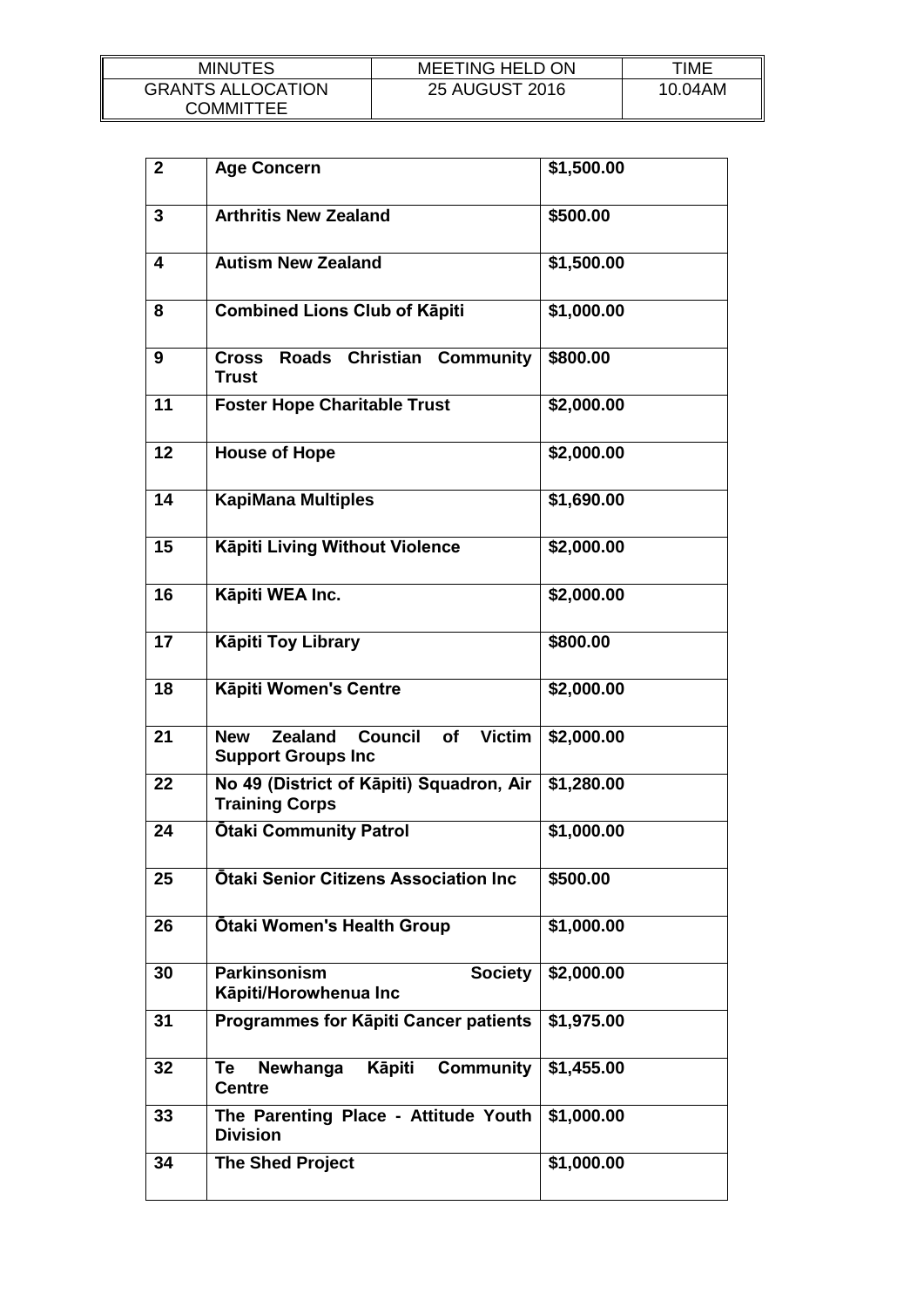| <b>MINUTES</b>                        | <b>MEETING HELD ON</b> | TIME    |
|---------------------------------------|------------------------|---------|
| <b>GRANTS ALLOCATION</b><br>COMMITTEE | 25 AUGUST 2016         | 10.04AM |

| 36 | <b>Waikanae Cameo Society Inc.</b>                   | \$500.00   |
|----|------------------------------------------------------|------------|
| 37 | <b>Wellington Multiple Sclerosis Society</b><br>Inc. | \$2,000.00 |
| 38 | Youthquest Kāpiti Charitable Trust                   | \$2,000.00 |

# **CARRIED**

# **MOVED (Holborow/Gaylor)**

**That the Grants Allocation Committee approves a grant of \$1,000.00 to Te Ara Korowai.**

# **CARRIED**

It was noted that Cr Bell abstained from voting due to his conflict of interest.

# **MOVED (Gaylor/Paget)**

**That the Grants Allocation Committee approves a grant of \$1,000.00 to the Coast Access Radio Trust.**

# **CARRIED**

It was noted that Cr M Scott abstained from voting due to his conflict of interest.

# **MOVED (Bell/Holborow)**

**That the Grants Allocation Committee approves a grant of \$500.00 to the Paekākāriki Station Precinct Trust.**

## **CARRIED**

It was noted that Ms Reihana abstained from voting due to her conflict of interest.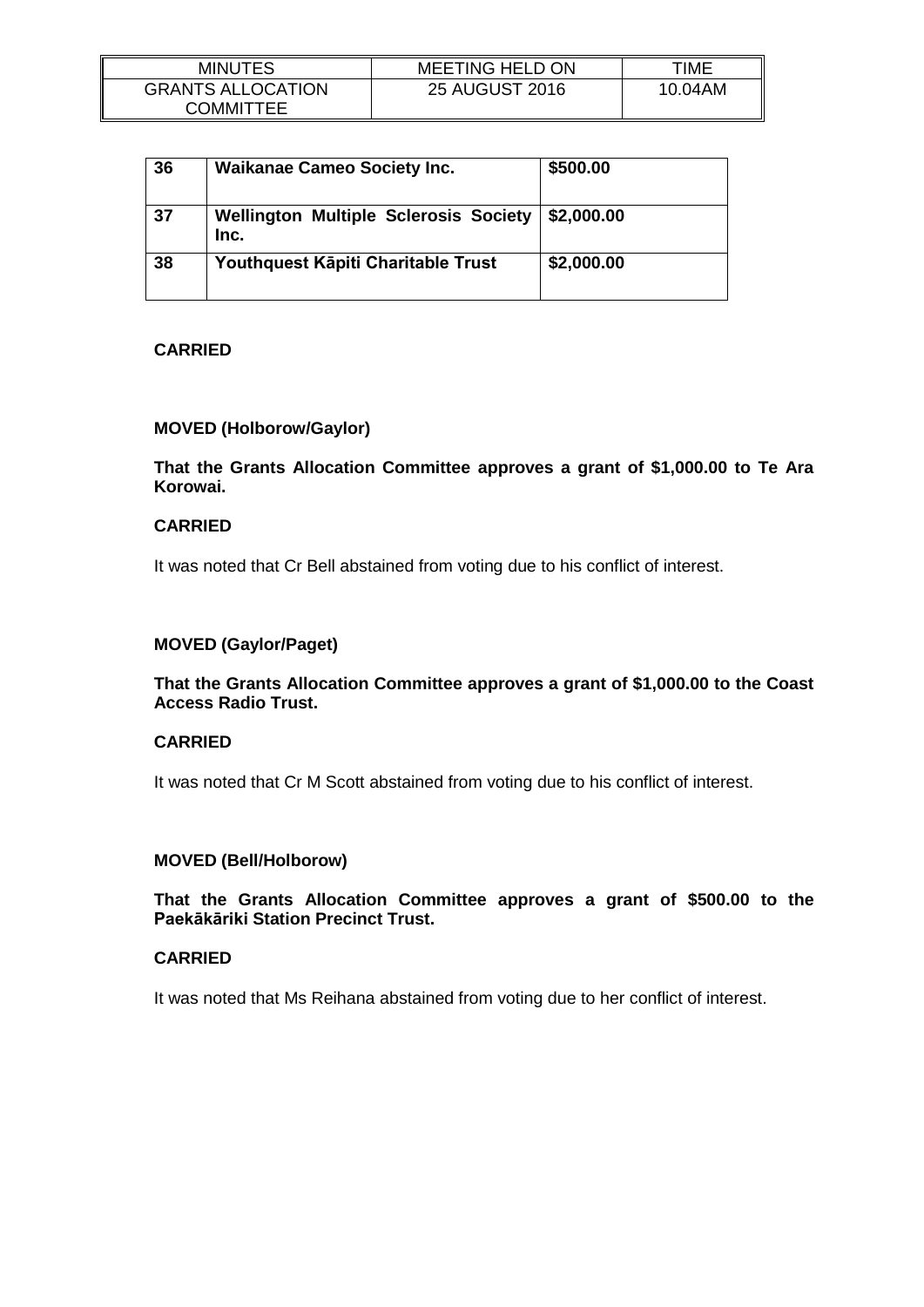| <b>MINUTES</b>                        | <b>MEETING HELD ON</b> | TIME    |
|---------------------------------------|------------------------|---------|
| <b>GRANTS ALLOCATION</b><br>COMMITTEE | <b>25 AUGUST 2016</b>  | 10.04AM |

# **MOVED (M Scott/Holborow)**

**That the Grants Allocation Committee determines the applications outlined in Table 1 of Report SP-16- 1970 as ineligible under the Community Grants Scheme and receives no funding.**

| <b>Applicatio</b><br><b>Number</b> | Organisatio<br>n/Group                               | <b>Reason for request:</b>                                                                                            | <b>What the fund</b><br>cannot be used<br>for:                                                                                                                                    |
|------------------------------------|------------------------------------------------------|-----------------------------------------------------------------------------------------------------------------------|-----------------------------------------------------------------------------------------------------------------------------------------------------------------------------------|
| 5                                  | <b>Big Bang</b><br><b>Adventure</b>                  | First aid services for the<br><b>Big Bang sporting Event</b><br><b>Amount requested \$2000</b>                        | <b>Sports and</b><br>fitness, leisure<br>and art activities.<br><b>Refer to</b><br><b>Community Board</b><br>funding                                                              |
| 6                                  | <b>Coastella</b>                                     | <b>Community music</b><br>workshops and<br>performances<br><b>Amount requested \$2000</b>                             | Sports, fitness,<br>leisure and art<br>activities. Refer to<br><b>Creative</b><br><b>Communities</b><br>Scheme.                                                                   |
| 13                                 | <b>Käpiti</b><br><b>Junior</b><br><b>Hockey Club</b> | <b>Assist with costs of</b><br>sending representatives<br>to tournaments<br><b>Amount requested \$1500</b>            | Sports, fitness,<br>leisure and art<br>activities. Refer to<br><b>Creative</b><br><b>Communities</b><br><b>Scheme. Refer to</b><br>appropriate<br><b>Community Board</b><br>fund. |
| 35                                 | Waikanae<br><b>Bridge Club</b>                       | <b>Assist with costs to</b><br>install LED lighting.<br><b>Amount requested \$1500</b>                                | Sports, fitness,<br>leisure and art<br>activities. Refer to<br><b>Creative</b><br><b>Communities</b><br><b>Scheme. Refer to</b><br>Waikanae<br><b>Community Board</b><br>fund.    |
| 39                                 | <b>Zeal</b><br><b>Education</b><br><b>Trust</b>      | <b>Assist with costs to</b><br>purchase music<br>equipment and generator<br>for music box.<br>Amount requested \$2000 | <b>Significant capital</b><br>expenditure and<br>infrastructure<br>costs. Refer to<br><b>Community Board</b><br>Funding.                                                          |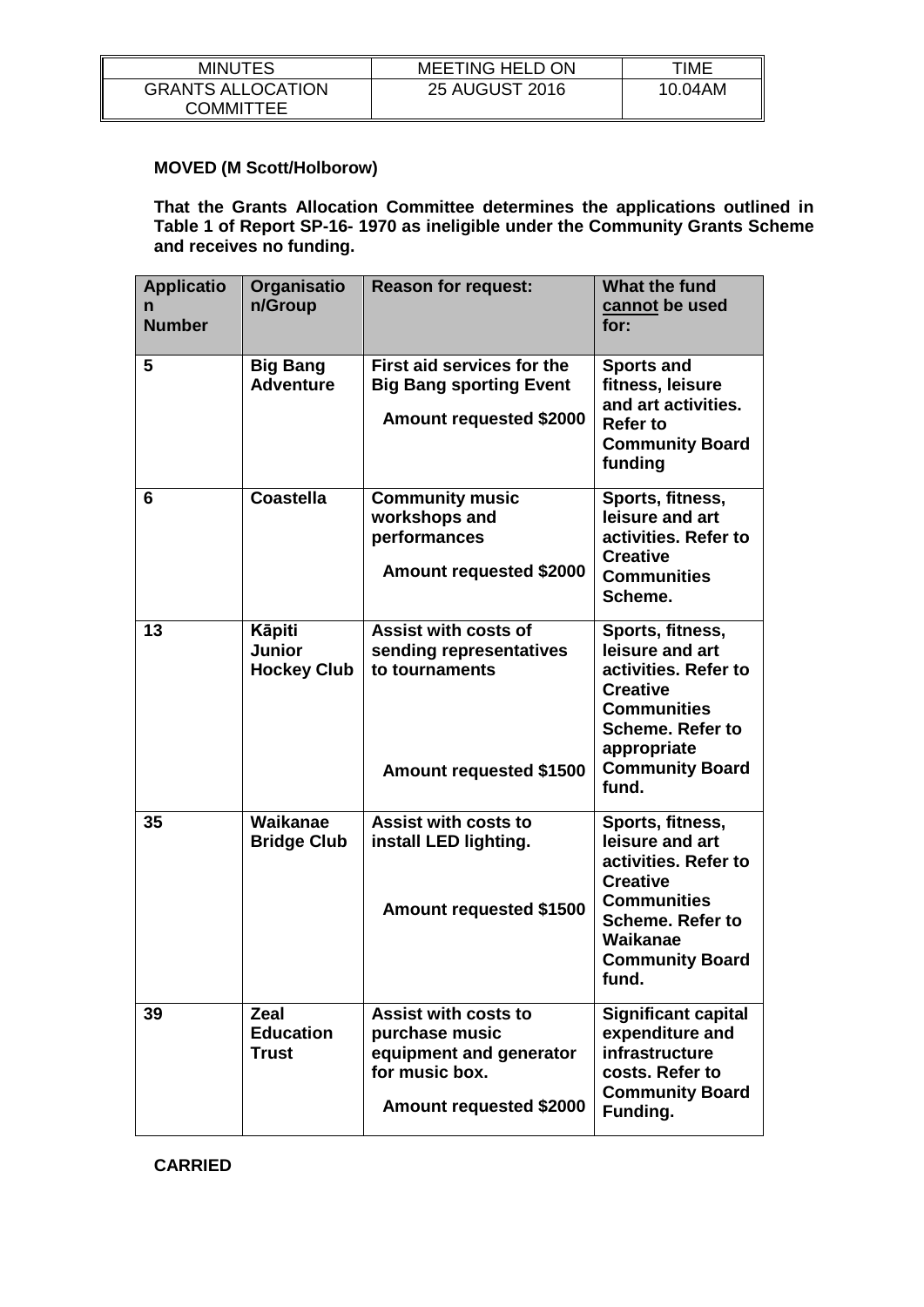| <b>MINUTES</b>                        | <b>MEETING HELD ON</b> | TIME    |
|---------------------------------------|------------------------|---------|
| <b>GRANTS ALLOCATION</b><br>COMMITTEE | 25 AUGUST 2016         | 10.04AM |

# **MOVED (M Scott/Holborow)**

**That the Grants Allocation Committee determines that the applications that were deemed eligible, but which no funding was provided for were declined.**

| 10 | <b>English Language Partners NZ Trust</b>                                      | <b>Declined</b> |
|----|--------------------------------------------------------------------------------|-----------------|
| 19 | <b>Mookalucky Productions</b>                                                  | <b>Declined</b> |
| 20 | <b>Movement Youth on the Coast</b>                                             | <b>Declined</b> |
| 23 | <b>Otaki</b><br><b>Network</b><br>Community<br><b>Forum</b><br>(Tuesday Group) | <b>Declined</b> |
| 27 | Paekākāriki School PTA                                                         | <b>Declined</b> |
| 29 | <b>Paraparaumu Playcentre</b>                                                  | <b>Declined</b> |

#### **CARRIED**

#### **MOVED (Holborow/Reihana)**

**That the Committee approves the request from Parent to Parent, to carry over the grant allocated in 2015/2016 funding round for uses described in Appendix D of report SP-16-1970.**

#### **CARRIED**

# GAC 16/08/15 **CONFIRMATION OF MINUTES**

# **MOVED (Bell/Holborow)**

**That the minutes of the 5 April 2016 (Creative Communities New Zealand) be confirmed as a true and accurate record.**

#### **CARRIED**

*The meeting closed at 2.19pm.*

…………………………………… ………………………………. **Chair: Date:**